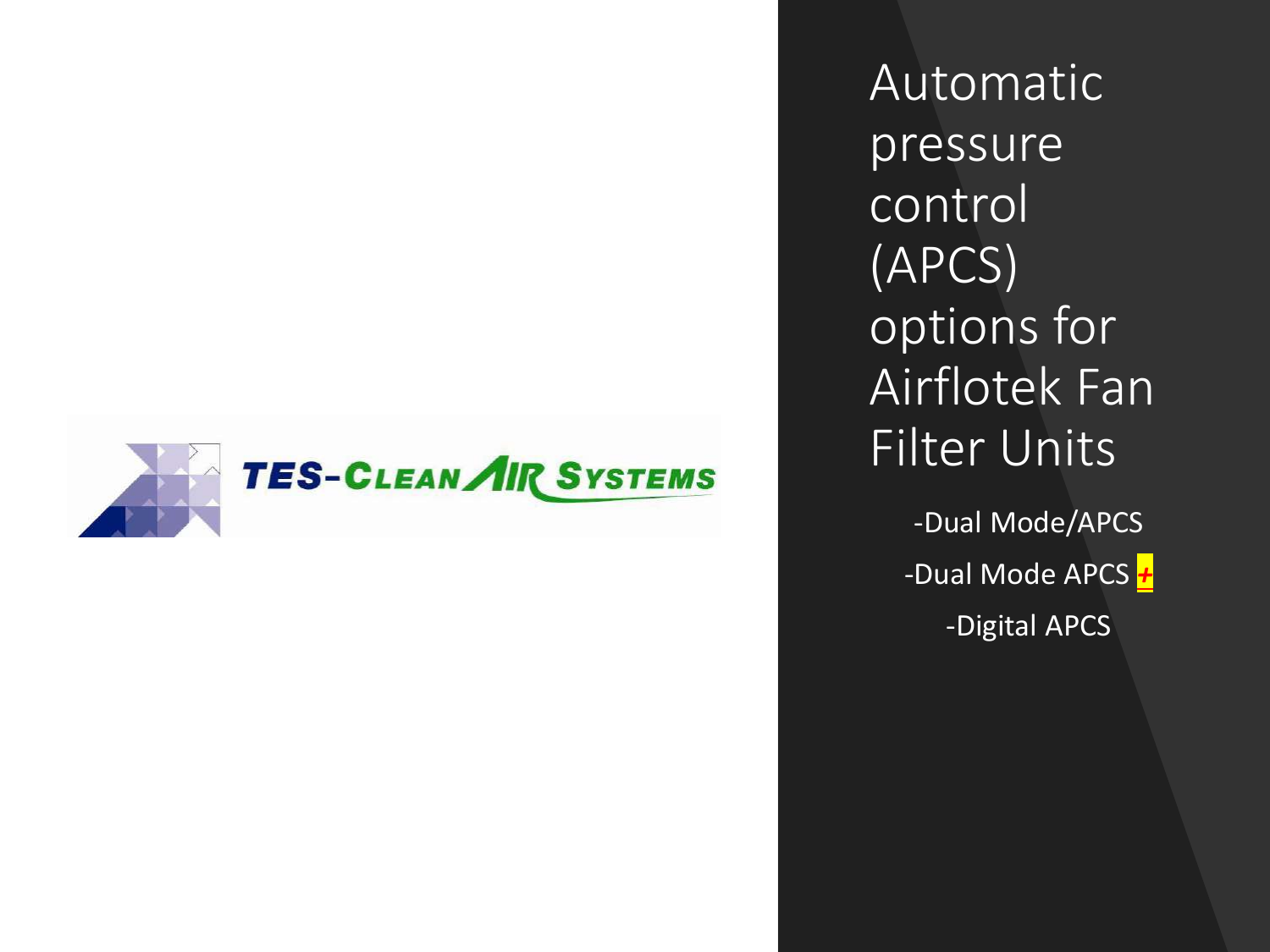

Dual Mode/APCS Option 1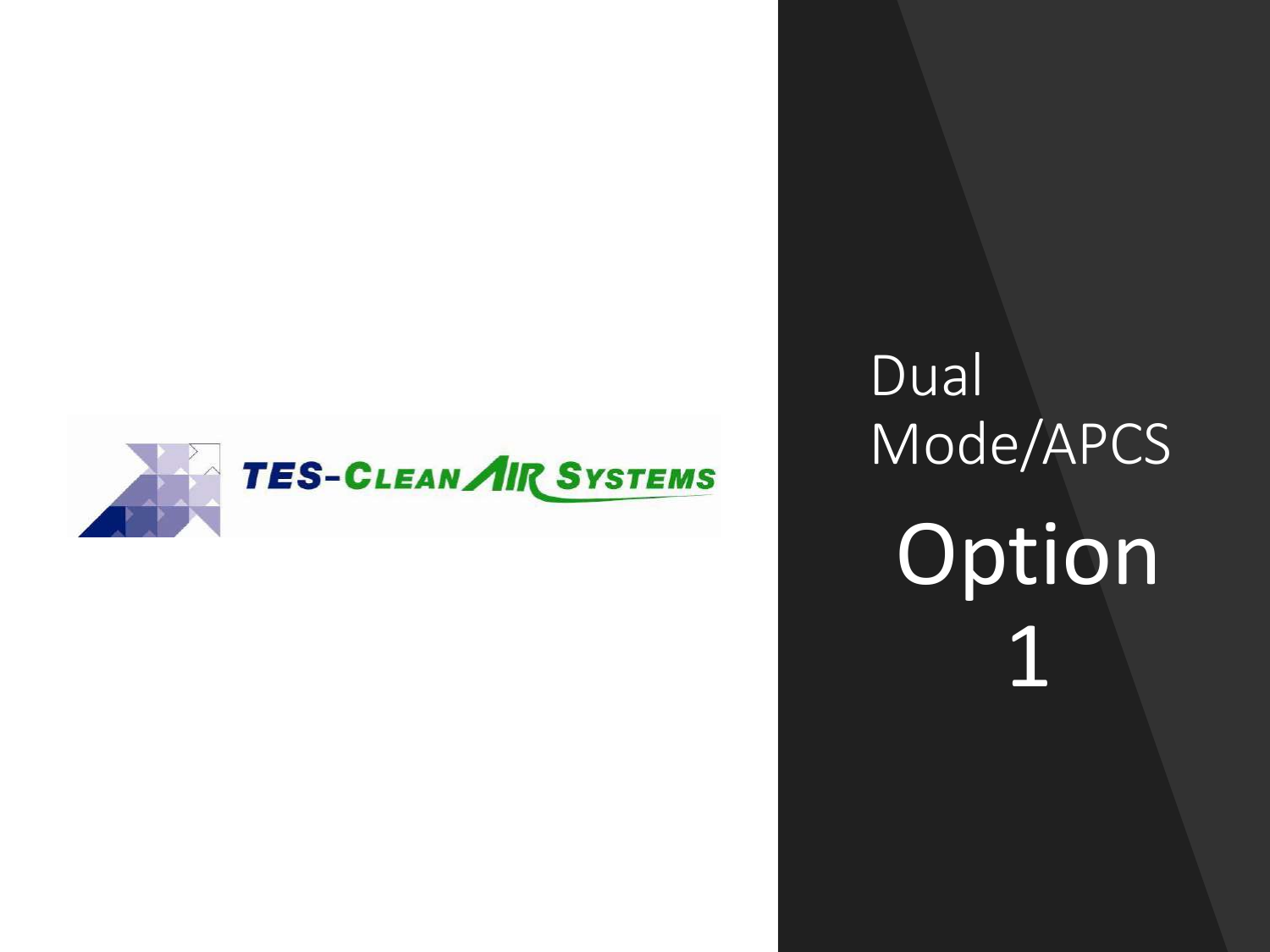Our most popular Automatic Pressure Control scheme allows for switch selectable manual fan control or APCS fan control with *no computer interface required*. "Dual Mode/APCS" (detailed in slides 4-5)

**ES-CLEAN AIR SYSTEM** 

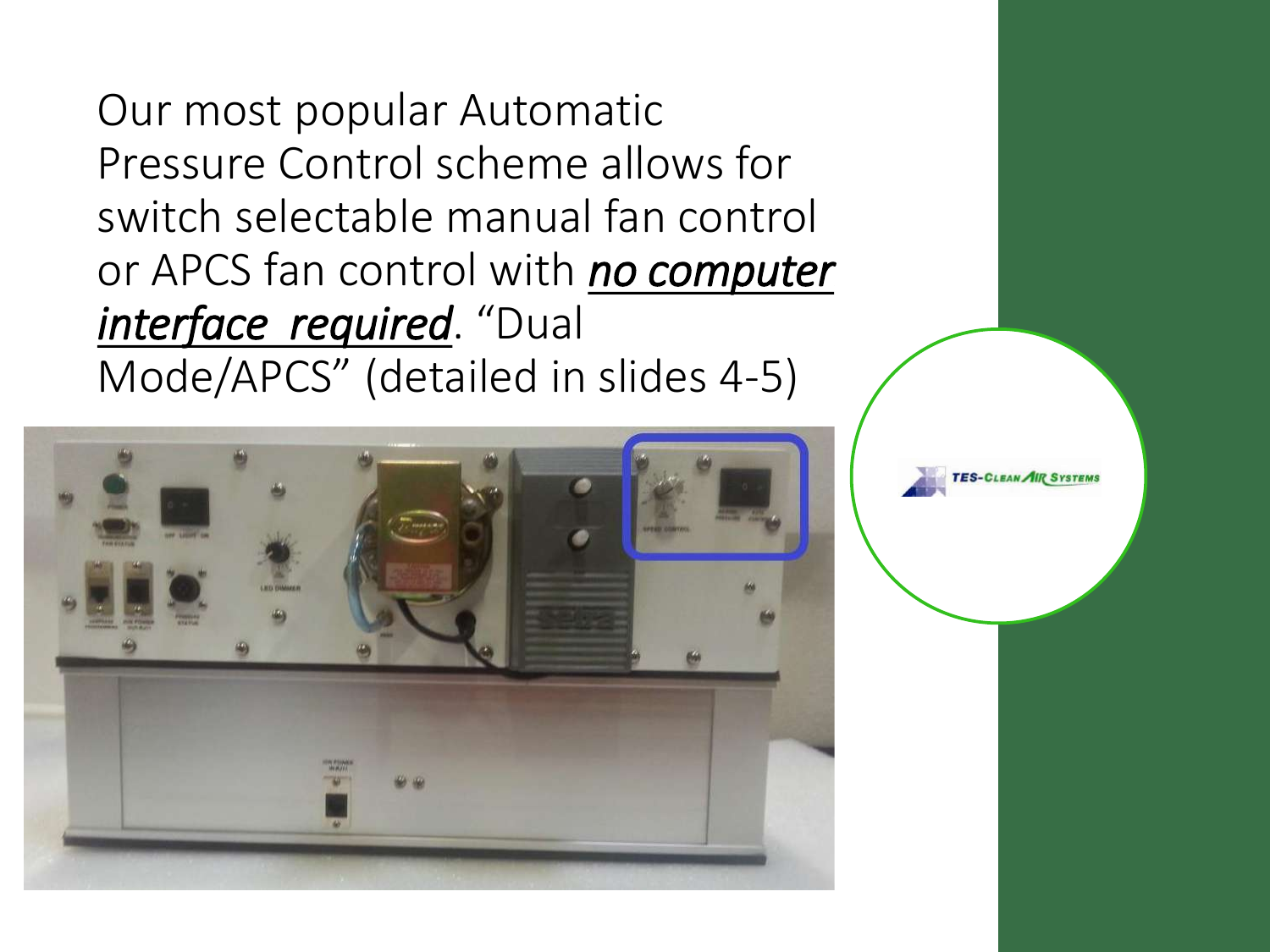"Dual Mode/APCS" : Manual Fan Control With the rocker switch set to "manual" the rheostat is rotated to directly control fan speed.



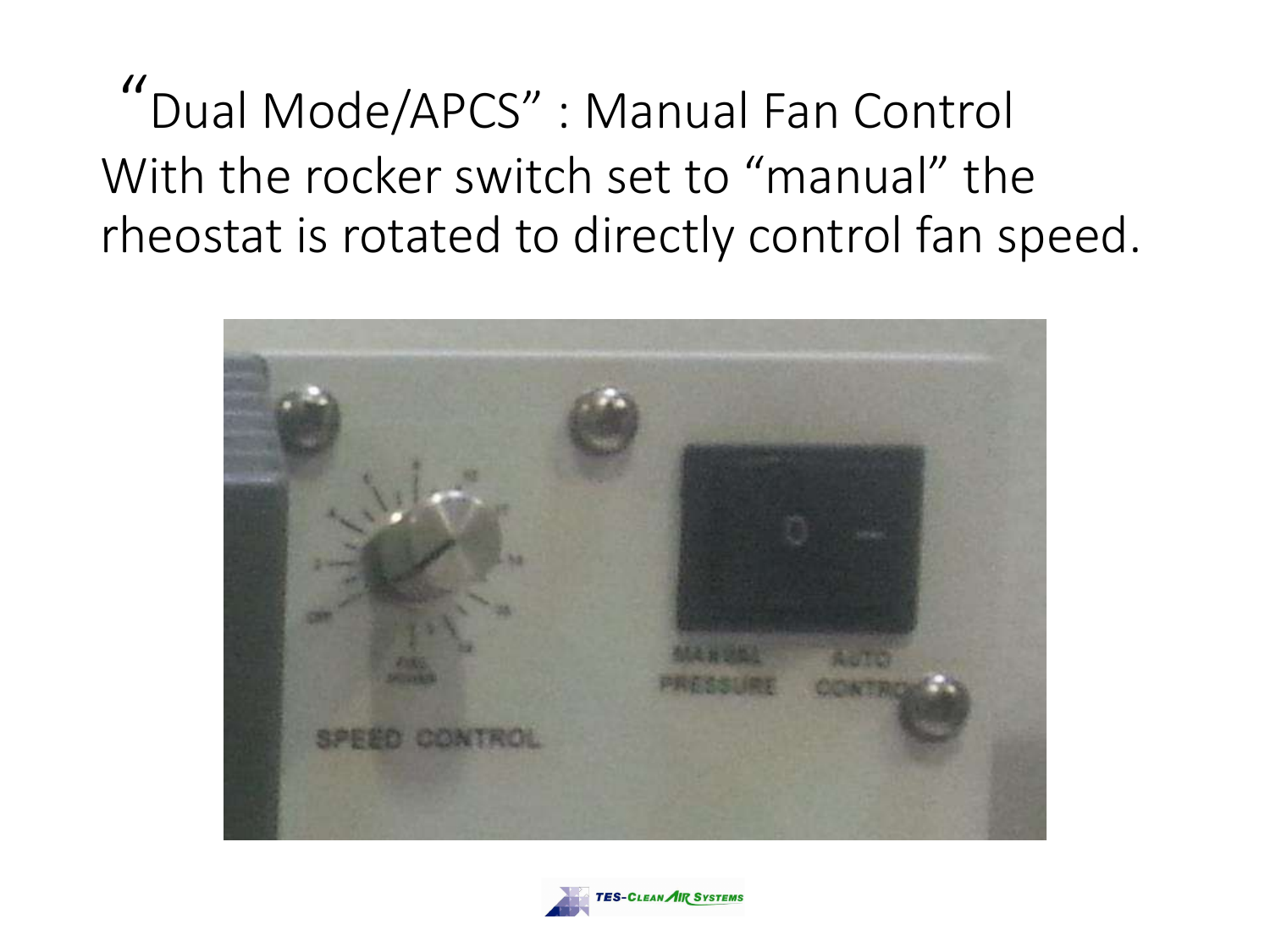"Dual Mode/APCS": Automatic Pressure Control Mode With the rocker switch set to "auto control" the rheostat is rotated to select the system pressure set point. To the left= a lower system pressure set point and visa versa.

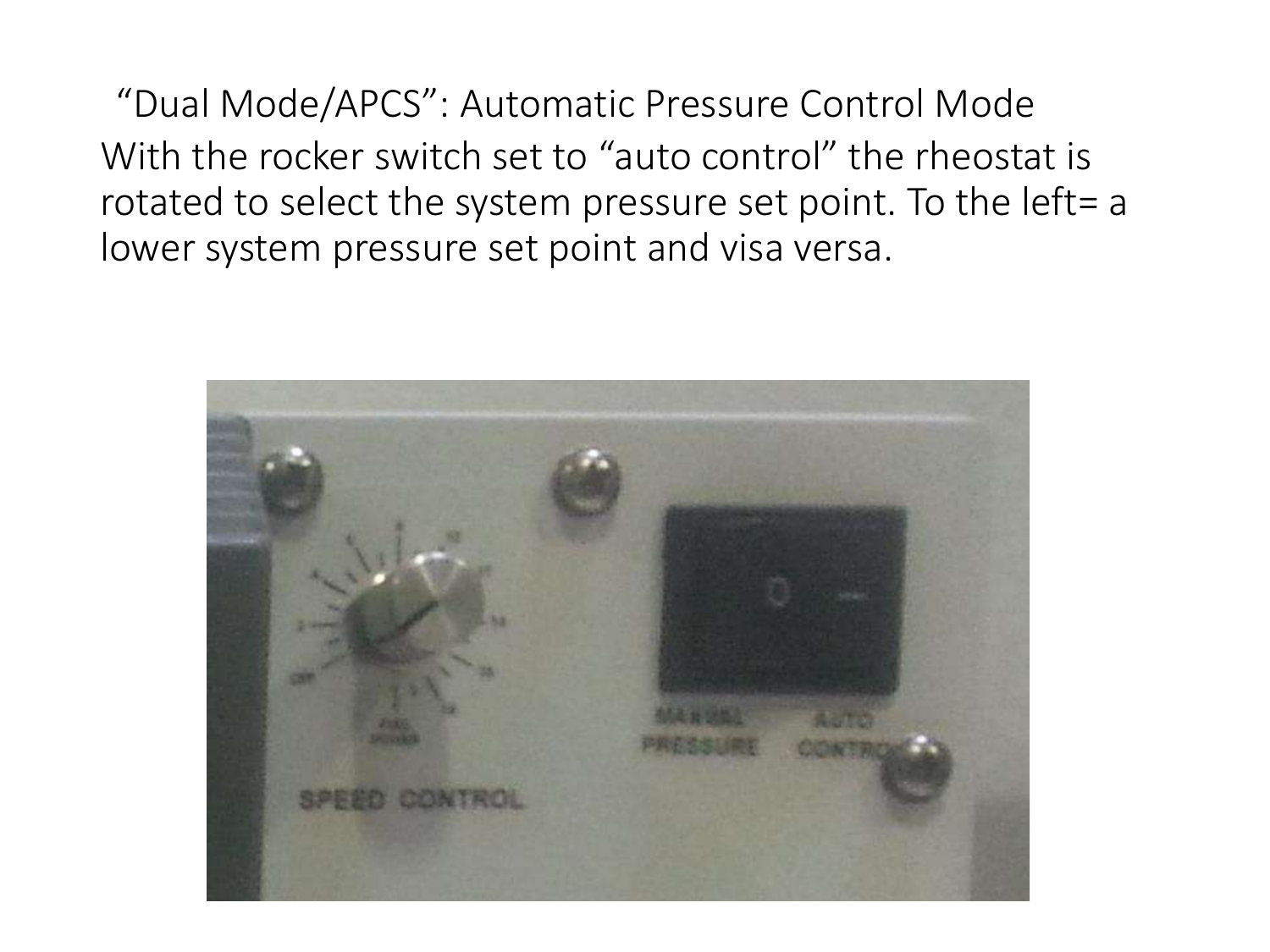

## Dual Mode/APCS Option 2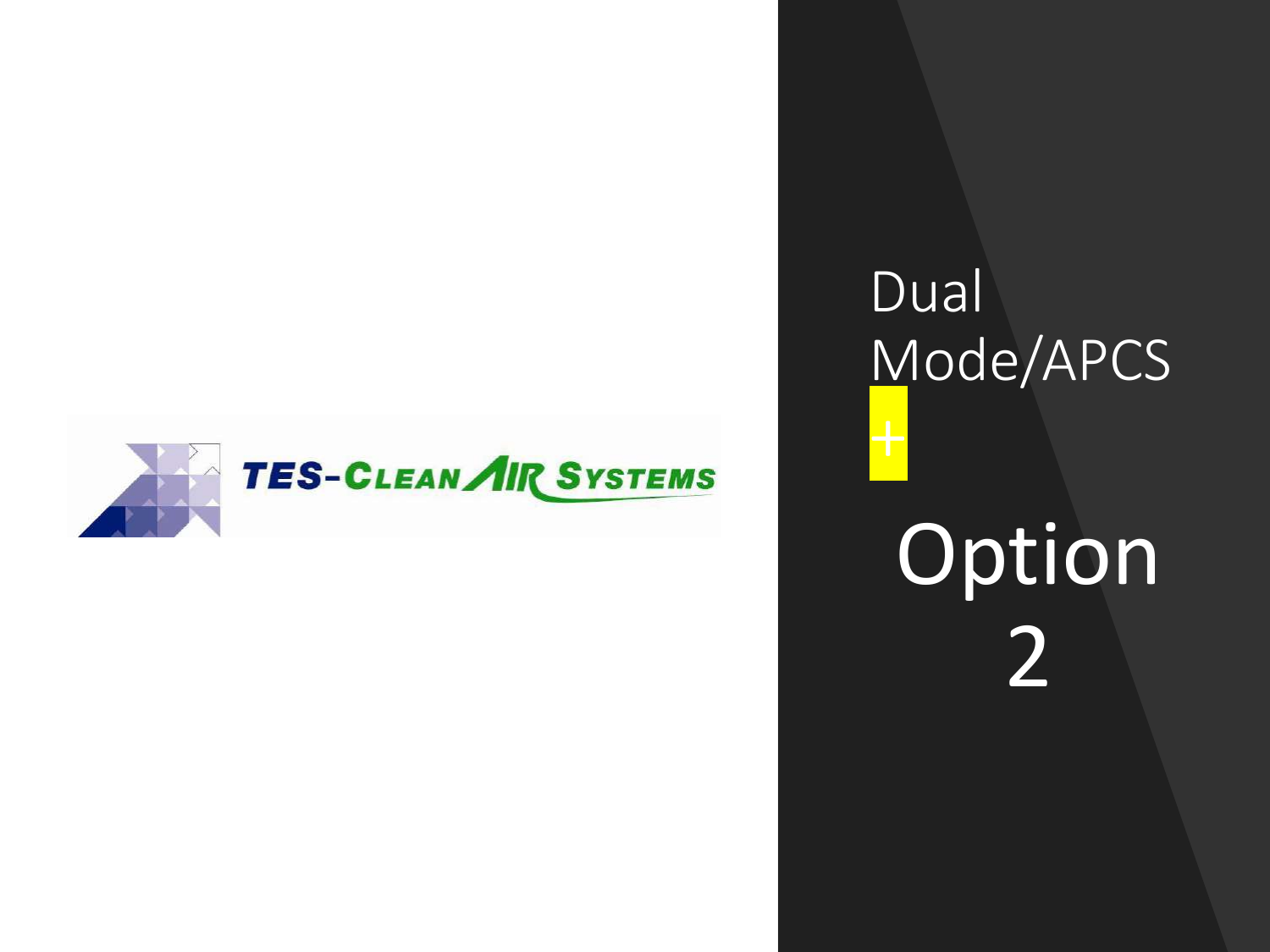# "Dual Mode/APCS *+*"

Adds a factory installed, end user specified, digital pressure set point.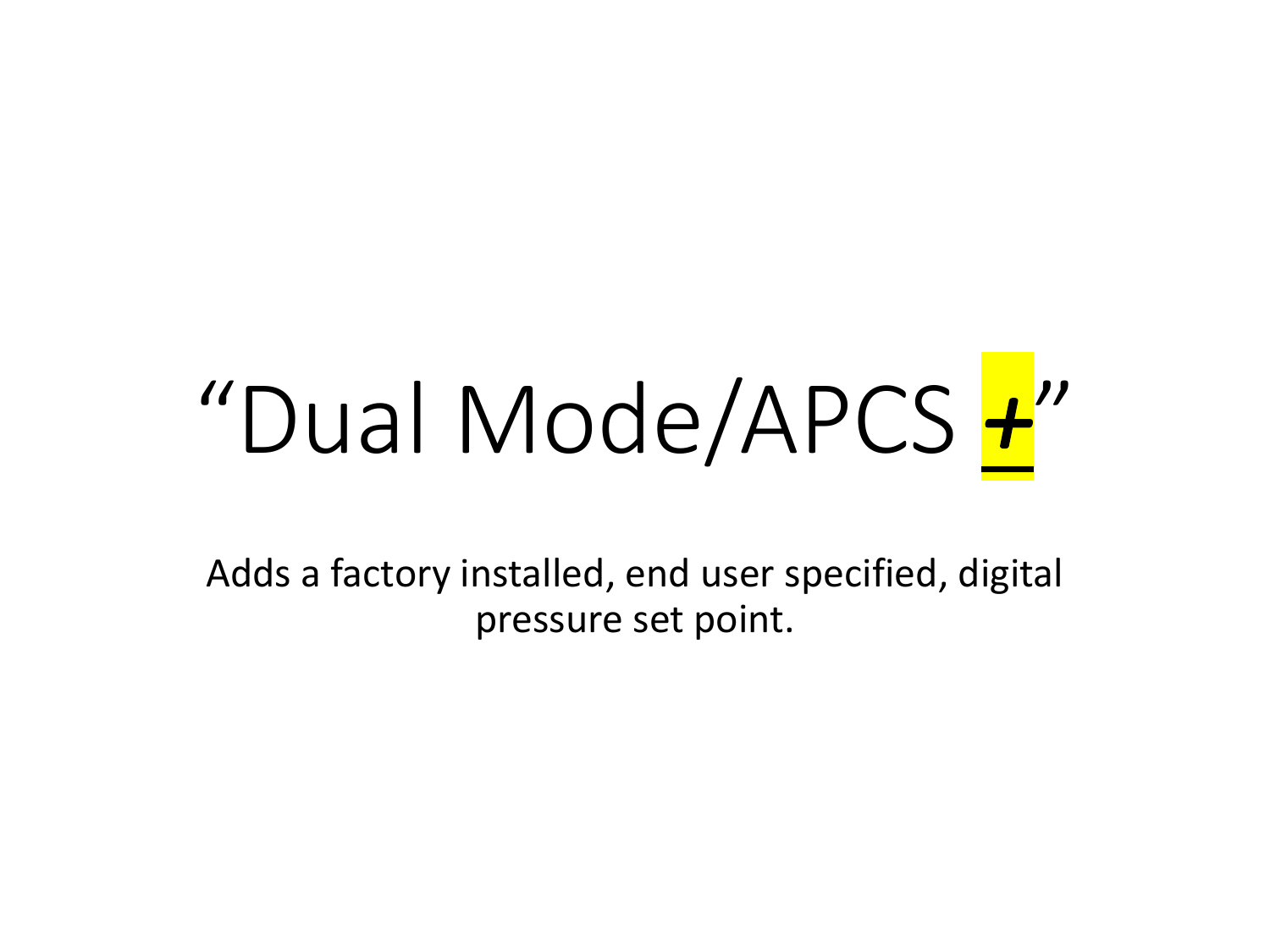"Dual Mode/APCS *+*":

The "A" controls group (Blue bubble) has identical functionality to the switch/rheostat described in slides 4-5) Dual Mode /APCS + adds the "B" group rocker switch. The "B" group rocker switch yields functionality as follows.

1)Position 1, labeled: Default to "A" control group. (Blue Bubble) (I.E. in this position the overall system functionality is identical to the standard "Dual Mode/APCS", slides 4-5 2) Position 2, labeled: Factory set point. (Red Bubble) With the switch set to "factory set point" the system defaults to the pre-installed, digital factory pressure set point)

Note: controls location per customer preference

![](_page_7_Picture_4.jpeg)

![](_page_7_Picture_5.jpeg)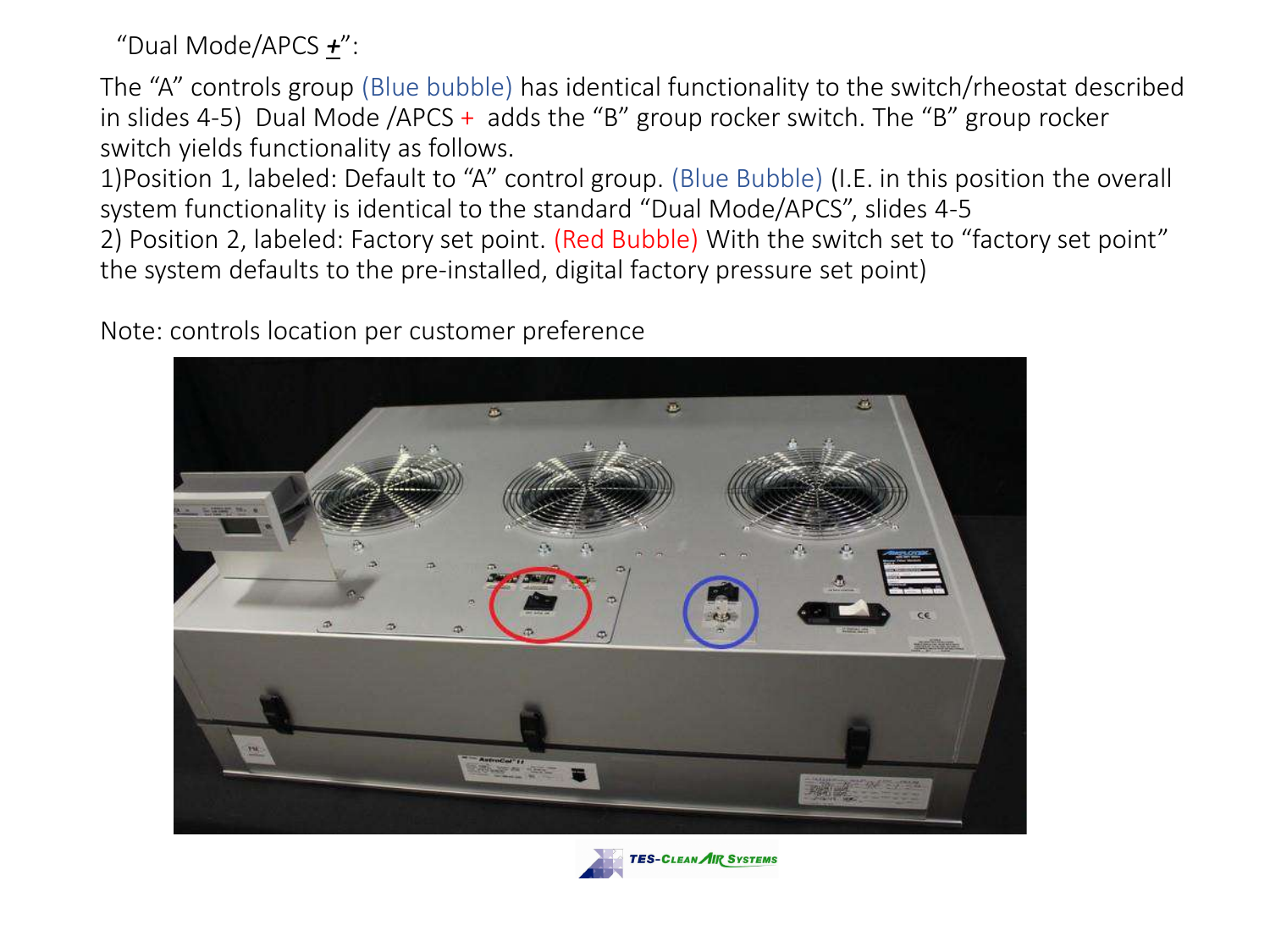![](_page_8_Picture_0.jpeg)

#### Digital/APCS Option 3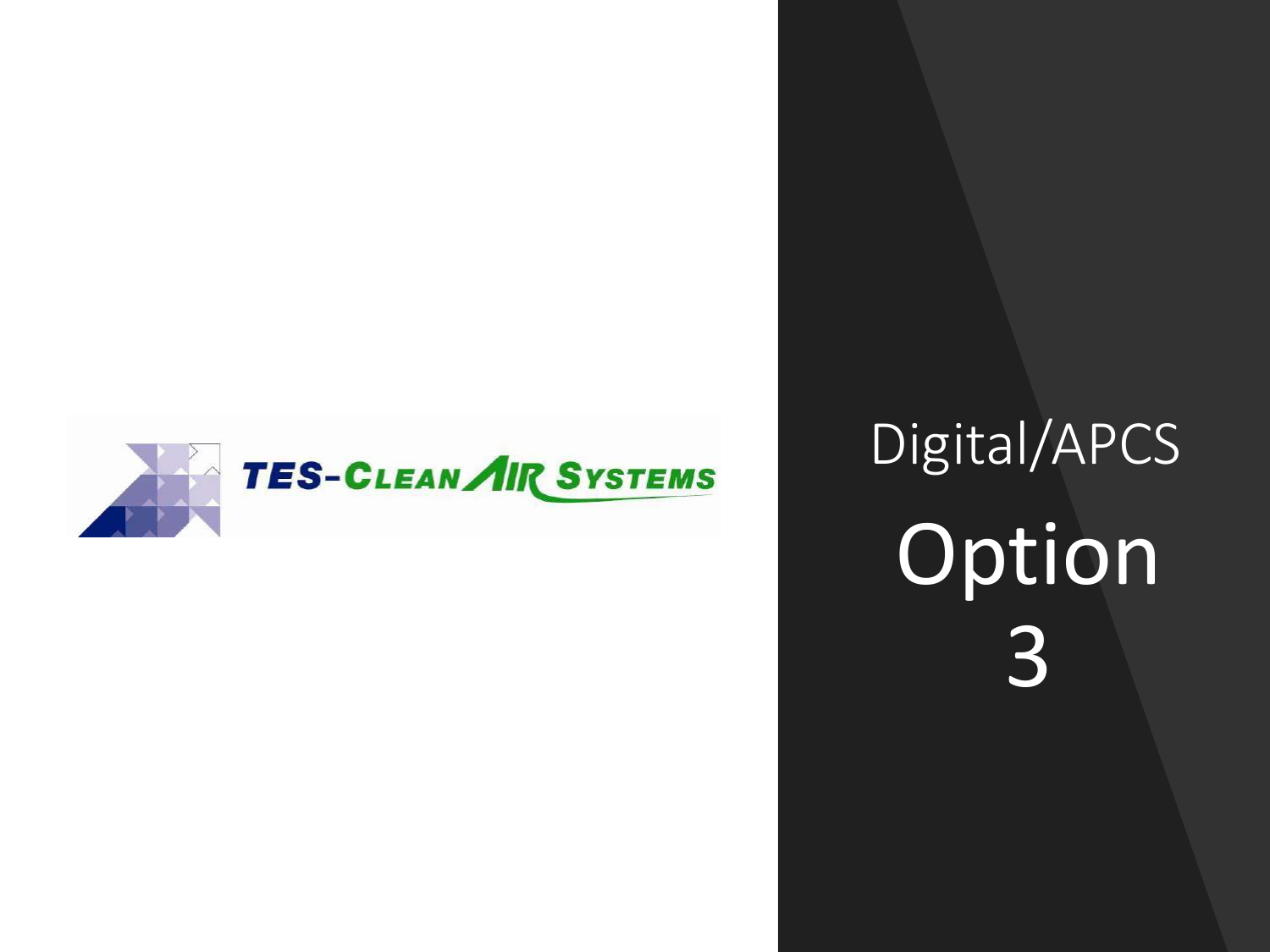## "Digital APCS"

Digital APCS relies exclusively on an interface between the customers user interface and our proprietary P, I, &D digital APCS control module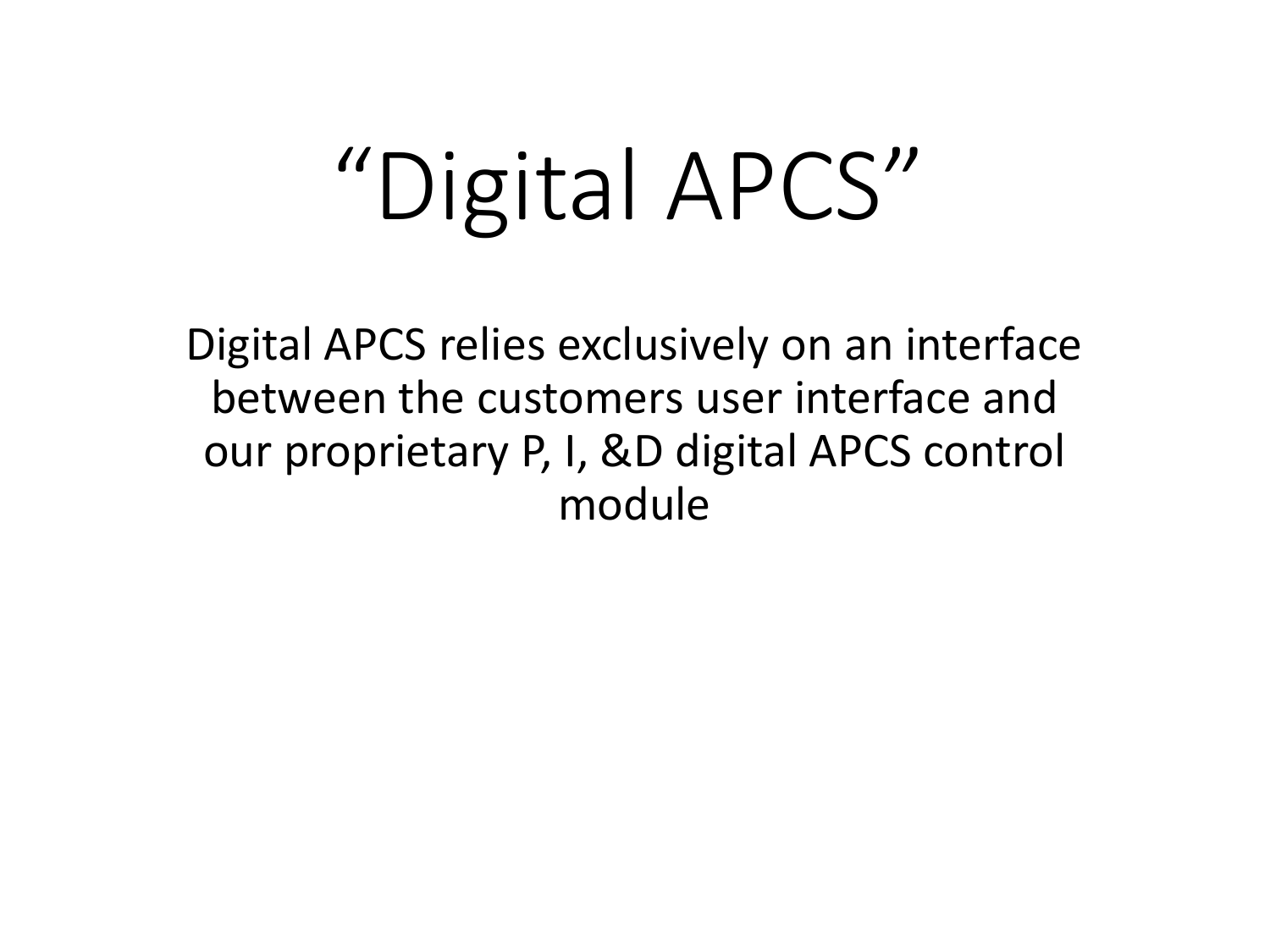"Digital APCS": all settings are selected, and data<sup>\*\*</sup> is retrieved, via a MODBUS RTU interface. Note: MODBUS ASCII and ETHERNET are available via an external "gateway device". Computer interface is via a RJ45 connector, circled in red below, on the FFU. (location per customer preference)  $*$  data includes measured system pressure, RPM, fan status, among others.

![](_page_10_Picture_1.jpeg)

![](_page_10_Picture_2.jpeg)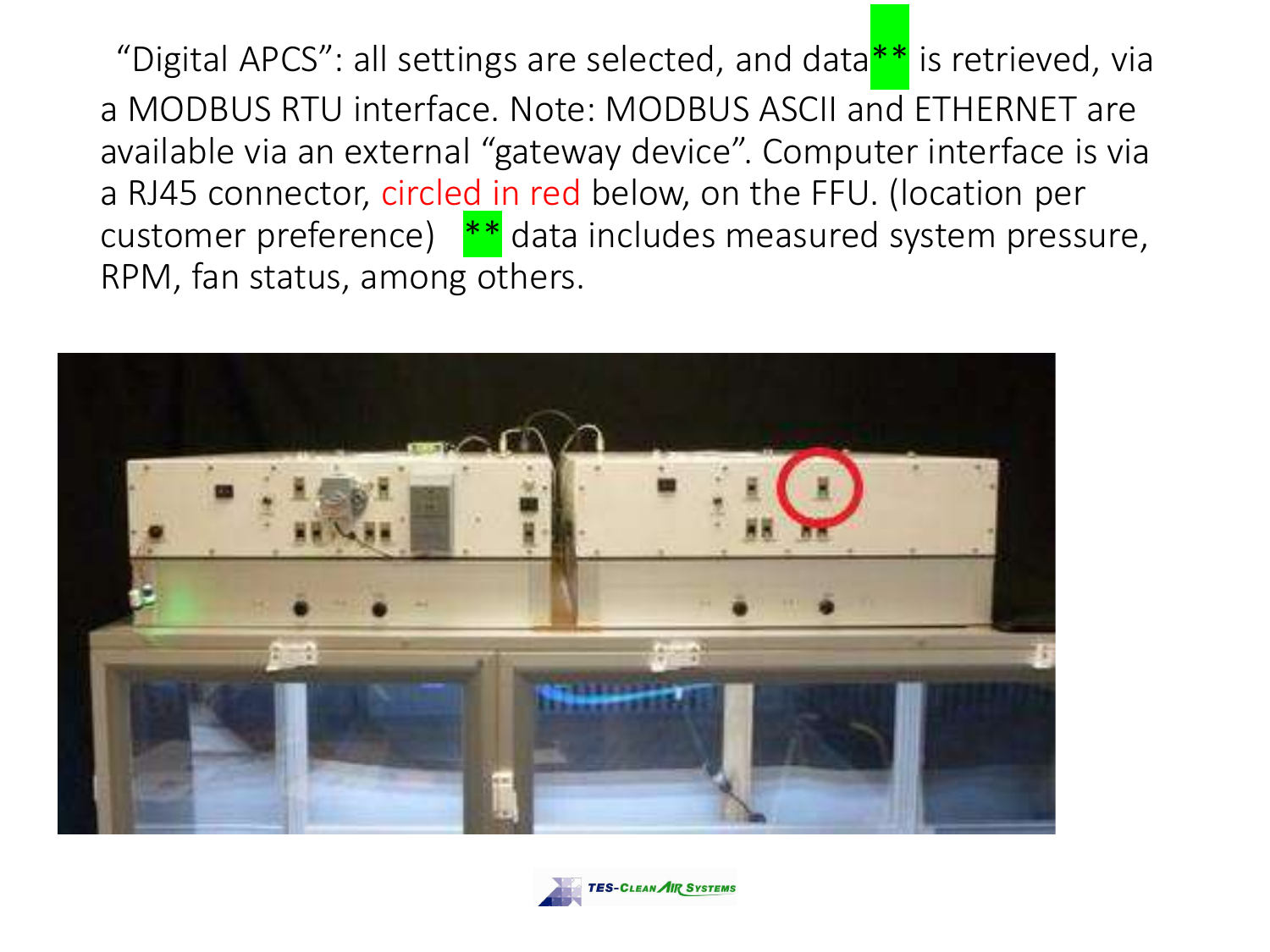### "Digital APCS software"

Some customers write their own software interface, while others prefer to keep it simple by using a "shareware" program called MODSCAN to do the initial set-up of the system parameters.

> https://www.win[tech.com/html/modscan32.htm](https://www.win-tech.com/html/modscan32.htm)